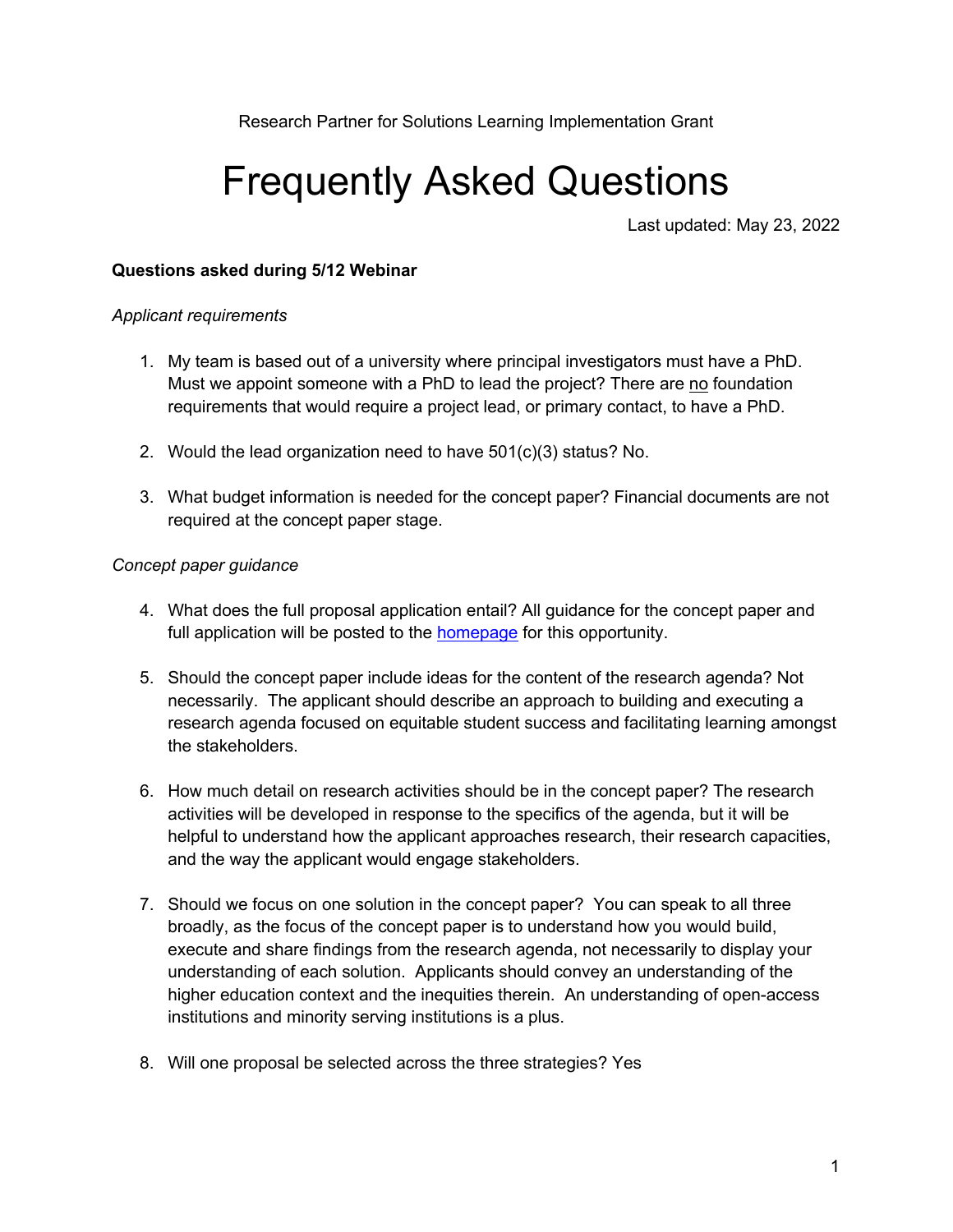#### *Collaborating with key stakeholders*

- 9. Please say more about the relationship that you envision between this grantee and the SNI leads? The SNI leads are one of the key stakeholders, in addition to the solution program officers, intermediaries and the institutions. The relationship we expect, through this grant, is that the research partner addresses the research needs of the key stakeholders, and that the research findings inform grant making and the provision of services. Effective collaboration will be a key indicator of success for this relationship.
- 10. How do you imagine the collaboration working? What is an example of a request from the SNI and how the grantee would respond? This is not a grant where the research partner is beholden to the SNIs to answer individual research questions as they arise, it is an effort to co-develop an annual research agenda to provide key stakeholders in higher education with the information they need to promote student success.
- 11. What happens if the stakeholders aren't ready to hear or prepared for a particular finding of the research? This will not be a problem. This is a learning grant, and the goal is to uncover obstacles and opportunities in the implementation of solution strategies.

# *Solution Networks.*

- 12. Please say more about the types of evidence based solutions funders are supporting? Using developmental education as an example, there is a focus on placement, alignment and acceleration. The developmental education strategy promotes multiple measures, corequisite reform and math pathways.
- 13.Can you provide background on the digital learning and advising strategies? Yes. See the Backgrounder on Solution Network Intermediaries.
- 14. What is meant by *scaling* of solutions? The BMGF postsecondary strategy is to dramatically increase student success by focusing on institutional transformation at scale. Using developmental education as an example, this research would help us understand the opportunities and obstacles for institutions to implement multiple measures for placement, math pathways and/or co-requisite courses for all entering students, as well as the obstacles and opportunities for service providers in supporting these institutional efforts.
- 15. Is part of the research to identify how or what is needed to grow the number of institutions utilizing the evidence based strategies vis-a-vis the solution networks? Yes.
- 16. Where are the SNIs in the stages of their work? Network intermediaries have been active in this capacity since 2017. Strong Start to Finish, for example, has been engaged in implementing and scaling developmental education reform for years, and the next phase of work is to accelerate implementation and scale with a focus on equity.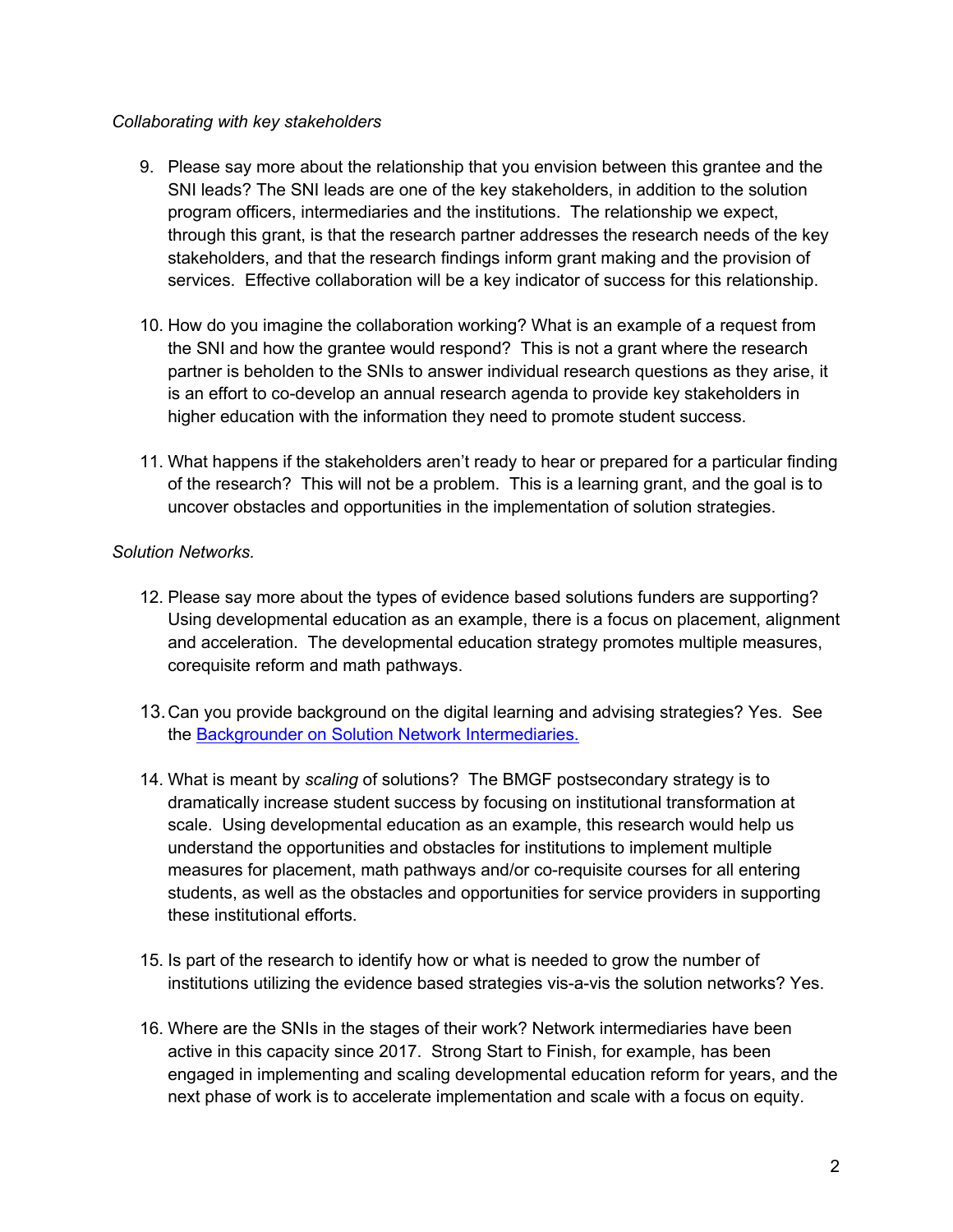The identified SNIs (Strong Start to Finish, Every Learner Everywhere, and NASPA) are intermediary organizations with a number of service providers. The SNI helps to coordinate services, but the service providers work with the campuses to deliver those services.

#### **Questions asked during 5/17/22-5/19/22 office hours**

#### *Applicant requirements and concept paper guidance*

- 17. What capacities should I elevate? The project requires (1) facilitation and collaboration skills to develop a research agenda and to advance key stakeholders' knowledge and (2) research skills to execute the research agenda and be able to describe how solution implementation shapes the experiences and outcomes of priority student groups.
- 18. How should we describe our own capacities? Give a brief overview of the skills and expertise your team has. If you are invited to the full application stage, you will have a chance to expand on this brief description with individual biographies.
- 19. Can I name myself or highlight my individual skillsets? Yes (see questions 17 and 18).
- 20. How is the concept paper different from the full application? The concept paper will ask for more specific details on you or your team's potential to address the two requirements listed in question 17. The concept paper is intentionally a high level overview to provide an understanding of how you would approach this project.
- 21. How many people will be invited to the full application? There is no limit on how many concepts will be advanced to the full application phase.
- 22. Will there be one grantee? Yes (see question 8).
- 23. Are organizations that are already involved with BMGF as Intermediaries for Scale eligible to apply? The role of an Intermediary or service provider is different from that of a potential research partner, but the research division of an Intermediary would be eligible to apply for this opportunity.
- 24. Should applicants already have any desired partnerships or additional staffing in place? They should have all the needed capacities to meet the grant requirements in place by the start of the project.
- 25. Will another similar opportunity be made available in the future? We don't know, but check the programs website regularly for more information